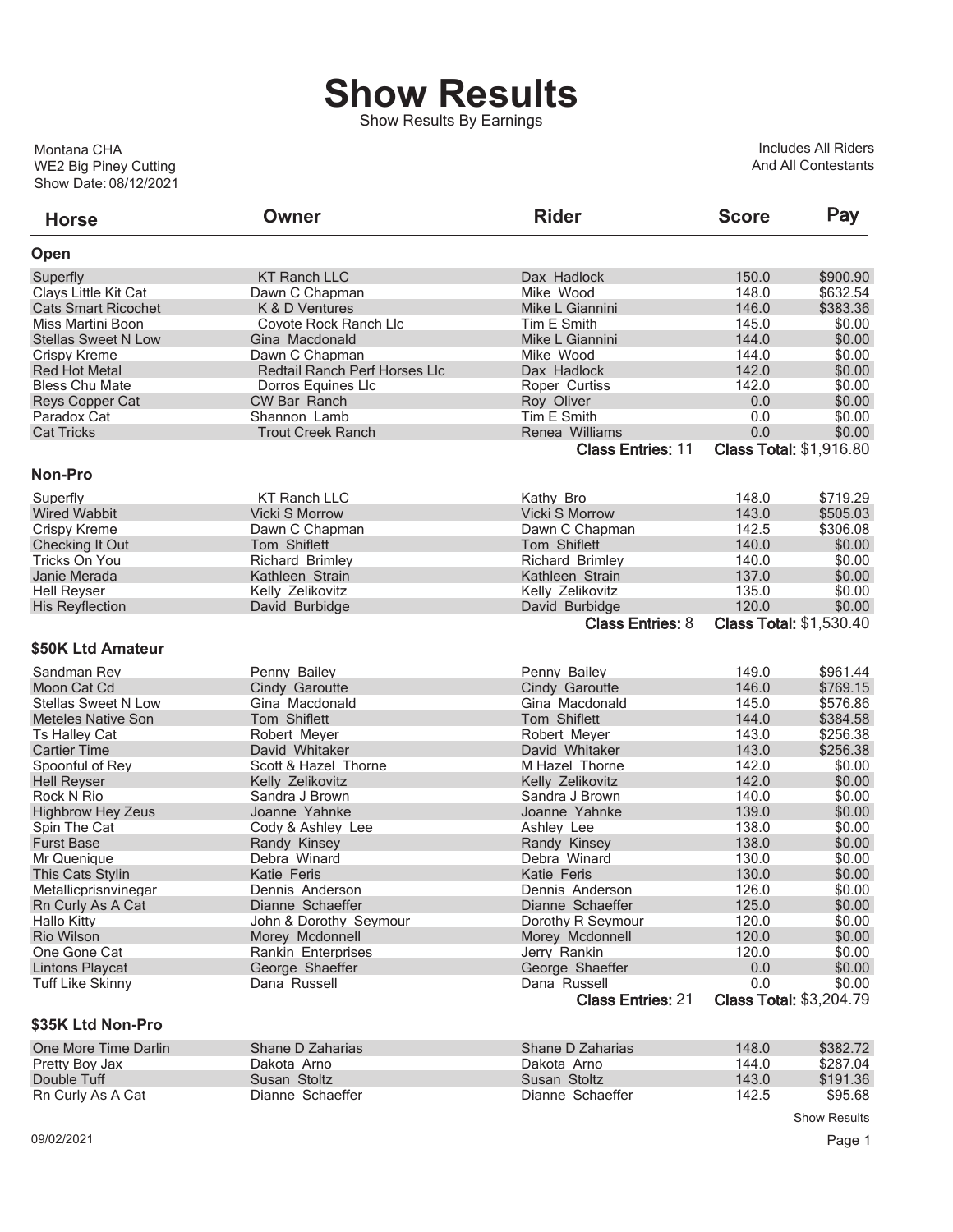| <b>Horse</b>               | Owner                         | <b>Rider</b>                           | <b>Score</b> | Pay                                      |
|----------------------------|-------------------------------|----------------------------------------|--------------|------------------------------------------|
| \$35K Ltd Non-Pro          |                               |                                        |              |                                          |
| Lenas Pretty Ichi          | Jay Proost                    | Jay Proost                             | 138.0        | \$0.00                                   |
| Starstruck Kat             | JB Cox                        | JB Cox                                 | 138.0        | \$0.00                                   |
| SDP Hot Cat                | Darrell Lee                   | Jessica D Lee                          | 137.0        | \$0.00                                   |
| This Cats Too Smooth       | E Squared Performance Horses  | Mckenzie Hadlock                       | 136.0        | \$0.00                                   |
| <b>Bayou Metallic</b>      | Shaun Musselman               | Shaun Musselman                        | 133.0        | \$0.00                                   |
| Party Like A Lena          | Brody Woods                   | Brody Woods                            | 131.0        | \$0.00                                   |
| <b>Short Drive</b>         | Jewel W Duval                 | Jewel W Duval                          | 120.0        | \$0.00                                   |
| Minks Lil Pepto            | <b>Rankin Enterprises</b>     | Jerry Rankin                           | 120.0        | \$0.00                                   |
| Royalreytraildust          | Joseph G Dakan                |                                        | 120.0        | \$0.00                                   |
|                            |                               | Joseph G Dakan                         |              |                                          |
| \$15K Ltd Amateur          |                               | <b>Class Entries: 13</b>               |              | <b>Class Total: \$956.80</b>             |
|                            |                               |                                        |              |                                          |
| <b>Bittersweet Boon</b>    | Donna Gill                    | Donna Gill                             | 146.0        | \$276.74                                 |
| Starstruck Kat             | JB Cox                        | <b>JB Cox</b>                          | 144.0        | \$194.30                                 |
| Double Tuff                | Susan Stoltz                  | Susan Stoltz                           | 142.0        | \$117.76                                 |
| Smooth As A Hawk           | Sarah M Bauer                 | Sarah M Bauer                          | 140.0        | \$0.00                                   |
| SDP Hot Cat                | Darrell Lee                   | Jessica D Lee                          | 138.0        | \$0.00                                   |
| Honey Moonshine            | Ken & Marcia Cantrell         | Marcia Cantrell                        | 120.0        | \$0.00                                   |
| <b>Tuff Catty Dual</b>     | Shaun Musselman               | Michelle A Musselman                   | 120.0        | \$0.00                                   |
| Lenas Pretty Ichi          | Jay Proost                    | Jay Proost                             | 0.0          | \$0.00                                   |
|                            |                               | <b>Class Entries: 8</b>                |              | <b>Class Total: \$588.80</b>             |
| \$25K Ltd Novice Horse     |                               |                                        |              |                                          |
| Hesa Money Maker           | Shannon Lamb                  | Tim E Smith                            | 152.0        | \$1,000.08                               |
| Dos Cats                   | Dawn C Chapman                | Mike Wood                              | 150.0        | \$800.06                                 |
| <b>Full Metal Kitty</b>    | Joseph G Dakan                | <b>Tracy Barton</b>                    | 148.0        | \$500.04                                 |
| <b>Reynin Cats</b>         | Patrick Rorison               | Mike Wood                              | 148.0        | \$500.04                                 |
| <b>Rtr Reasontobelieve</b> | Redtail Ranch Perf Horses Llc | Dax Hadlock                            | 146.0        | \$177.79                                 |
| Stella Merada              | <b>Gregory Ranches LLC</b>    | Robin M Hayes                          | 146.0        | \$177.79                                 |
| Metallizzie                | Cows & Horses Etc             | Tim E Smith                            | 146.0        | \$177.79                                 |
| A Chic Commander           | Janssen Performance Horses    | Bob Janssen                            | 145.0        | \$0.00                                   |
| I Am The Undertaker        | Iron Rose Ranch               | Russel Werth                           | 145.0        | \$0.00                                   |
| <b>Tuff Like Skinny</b>    | Dana Russell                  | Andy Christensen                       | 144.0        | \$0.00                                   |
| One Free Bird              | LeAnn Wilson                  | Dax Hadlock                            | 143.5        | \$0.00                                   |
| Smoothe Shine              | Karen True                    | Scott Amos                             | 143.0        | \$0.00                                   |
| Reys Smart Lookin          | David Burbidge                | Jake Ream                              | 142.0        | \$0.00                                   |
| Rr Once A Playboy          | <b>Blake Christensen</b>      | Shaun Tree                             | 141.0        | \$0.00                                   |
| Athenitall                 | David C Hanson                | Justin Namken                          | 140.0        | \$0.00                                   |
| <b>Hallo Kitty</b>         |                               | <b>Russ Miller</b>                     | 140.0        | \$0.00                                   |
|                            | John & Dorothy Seymour        | Renea Williams                         | 139.0        |                                          |
| Panolas Spot               | <b>Trout Creek Ranch</b>      |                                        |              | \$0.00                                   |
| <b>Right Of Rey</b>        | Dorros Equines Llc            | Roper Curtiss                          | 139.0        | \$0.00                                   |
| Hott On Your Heels         | <b>Trout Creek Ranch</b>      | Renea Williams                         | 138.0        | \$0.00                                   |
| Live Action Too            | David Reyes                   | Robin M Hayes                          | $0.0\,$      | \$0.00                                   |
| Smooth Dual Kick           | Gayle Weber                   | Russ Miller                            | 0.0          | \$0.00                                   |
| Reys Copper Cat            | <b>CW Bar Ranch</b>           | Roy Oliver<br><b>Class Entries: 22</b> | 0.0          | \$0.00<br><b>Class Total: \$3,333.59</b> |
| \$5K Ltd Novice Horse      |                               |                                        |              |                                          |
| <b>Smoothest Ride</b>      |                               | Tim E Smith                            | 150.0        | \$806.88                                 |
|                            | David A Levisay               |                                        |              |                                          |
| Powder Sugar Baby          | Margaret Anne Mehle           | Bob Janssen                            | 146.0        | \$672.40                                 |
| Secrets Cd                 | Debra Winard                  | Mike Wood                              | 145.0        | \$537.92                                 |
| <b>Hottish Cat</b>         | Dawn C Chapman                | Mike Wood                              | 144.0        | \$403.44                                 |
| This Cats Stylin           | Katie Feris                   | Mike L Giannini                        | 143.0        | \$268.96                                 |
| <b>Shes Outta Grace</b>    | CW Bar Ranch                  | Roy Oliver                             | 142.0        | \$0.00                                   |
| Magic Rays                 | Darrell Lee                   | Russ Miller                            | 140.0        | \$0.00                                   |
| Snappcat                   | <b>Richard Brimley</b>        | Jake Ream                              | 120.0        | \$0.00                                   |
| Times Be Tuff              | David W Miller                | Andy Christensen                       | 120.0        | \$0.00                                   |

One Stylish Boon David Hymas David Hymas 120.0 \$0.00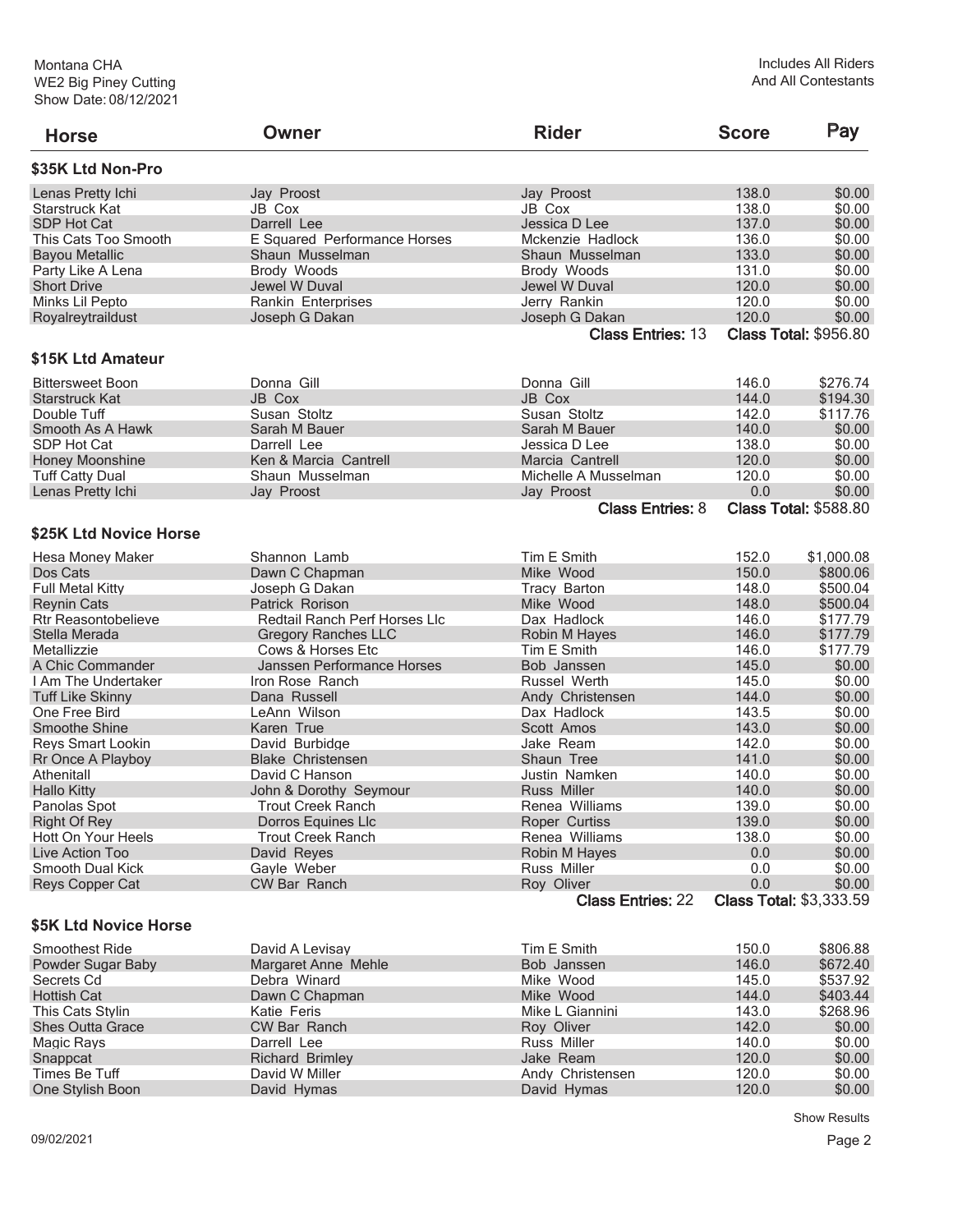| <b>Horse</b>               | Owner                      | <b>Rider</b>             | <b>Score</b> | Pay                            |
|----------------------------|----------------------------|--------------------------|--------------|--------------------------------|
| \$5K Ltd Novice Horse      |                            |                          |              |                                |
| Cp Dual Metallic           | Bossmare Bodyworks, LLC    | Will M Nuttall           | 120.0        | \$0.00                         |
| Dual Rey Mas               | <b>Tyler J Dudley</b>      | Joshua L Hofeldt         | 0.0          | \$0.00                         |
| Playful Lil Baloo          | Scott & John Murdock       | Robin M Hayes            | 0.0          | \$0.00                         |
| Diamond Lovin Lass         | Mike Hoffman               | Mike Hoffman             | 0.0          | \$0.00                         |
| Sir Stylish Player         | Star Mountain Ranch        | Luke Denton              | 0.0          | \$0.00                         |
| <b>High Time Cat</b>       | <b>Gregory Ranches LLC</b> | Robin M Hayes            | 0.0          | \$0.00                         |
| Boocoo Dinero              | Iron Rose Ranch            | Russel Werth             | 0.0          | \$0.00                         |
|                            |                            | <b>Class Entries: 17</b> |              | <b>Class Total: \$2,689.60</b> |
| \$25K Novice Horse Non-Pro |                            |                          |              |                                |
| Dos Cats                   | Dawn C Chapman             | Dawn C Chapman           | 149.0        | \$972.80                       |
| Medal For Honor            | Danielle Pace              | Danielle Pace            | 147.0        | \$729.60                       |
| Lil Cougar                 | Kyle Denton                | Cade Denton              | 145.0        | \$486.40                       |
| <b>Bayou Metallic</b>      | Shaun Musselman            | Shaun Musselman          | 143.0        | \$243.20                       |
| <b>Highbrow Hey Zeus</b>   | Joanne Yahnke              | Joanne Yahnke            | 141.0        | \$0.00                         |
| Light Up At Noon           | James & Joyce E Brown      | James E Brown            | 139.0        | \$0.00                         |
| <b>Smooth Dual Kick</b>    | Gayle Weber                | Gayle Weber              | 138.0        | \$0.00                         |
| Live Action Too            | David Reyes                | David Reyes              | 134.0        | \$0.00                         |
| Little Jewels Olena        | James Figiel               | James Figiel             | 133.5        | \$0.00                         |
| <b>Hallo Kitty</b>         | John & Dorothy Seymour     | Dorothy R Seymour        | 130.0        | \$0.00                         |
| One Rey Or Another         | Andy Dent                  | Andy Dent                | 130.0        | \$0.00                         |
| Hops N Harley              | Lisa Wiggins               | William (bill) A Lewis   | 120.0        | \$0.00                         |
| Stella Merada              | <b>Gregory Ranches LLC</b> | Jerry Gregory            | 0.0          | \$0.00                         |
| Lorettas Light             | Jann Parker                | Jann M Parker            | 0.0          | \$0.00                         |
| <b>Ts Halley Cat</b>       | Robert Meyer               | Robert Meyer             | 0.0          | \$0.00                         |
|                            |                            | <b>Class Entries: 15</b> |              | <b>Class Total: \$2,432.00</b> |
| \$2,000 Ltd Rider          |                            |                          |              |                                |
| Yabadaba Cat               | Patrick Keogh              | Broudy Keogh             | 146.0        | \$432.40                       |
| <b>Time N Chance</b>       | Marc Bowthorpe             | Abbi Bowthorpe           | 144.0        | \$303.60                       |
| <b>Blue Sue Train</b>      | Justin Rose                | Rebeccalyn Rose          | 143.0        | \$184.00                       |
| Desiresomeroyalty          | <b>Bridger Hayward</b>     | <b>Bridger Hayward</b>   | 142.5        | \$0.00                         |
| <b>Shez Spotless</b>       | Cody & Ashley Lee          | Josh Keimig              | 142.0        | \$0.00                         |
| Nrr Cookie Cat             | Jeanne Reyher              | Jeanne Reyher            | 142.0        | \$0.00                         |
| Sugar Hi                   | Anne Indreland             | Anne Indreland           | 138.0        | \$0.00                         |
| <b>Right Of Rey</b>        | Dorros Equines Llc         | Stephanie Payne          | 137.0        | \$0.00                         |
| <b>SR Sophisticatt</b>     | Jake Ream                  | Debra Ream               | 131.0        | \$0.00                         |
| Dual Rey Mas               | <b>Tyler J Dudley</b>      | <b>Tyler J Dudley</b>    | 120.0        | \$0.00                         |
|                            |                            | <b>Class Entries: 10</b> |              | <b>Class Total: \$920.00</b>   |
| Youth                      |                            |                          |              |                                |
| Time N Chance              | Marc Bowthorpe             | Abbi Bowthorpe           | 149.0        | \$132.48                       |
| Snappcat                   | <b>Richard Brimley</b>     | Jake Scow                | 146.0        | \$99.36                        |
| Desiresomeroyalty          | Shawn Hayward              | Bridger Hayward          | 145.0        | \$66.24                        |
| <b>Hocus Pocus Cassie</b>  | <b>Richard Tree</b>        | Caleb Tree               | 142.0        | \$33.12                        |
| <b>Brooks Promise</b>      | <b>Richard Tree</b>        | Audrey Tree              | 141.0        | \$0.00                         |
| <b>Short Drive</b>         | Jewel W Duval              | Jewel W Duval            | 139.0        | \$0.00                         |
| Lil Cougar                 | Kyle Denton                | Cade Denton              | 139.0        | \$0.00                         |
| <b>DMAC Peptosnap</b>      | Darrell Lee                | Austin Denton            | 129.0        | \$0.00                         |
| Yabadaba Cat               | Patrick Keogh              | Broudy Keogh             | 127.0        | \$0.00                         |
| Metallic Dancer            | Kaitlyn Laube              | Kaitlyn Laube            | 120.0        | \$0.00                         |
| Royalreytraildust          | Joseph G Dakan             | Parker J Reynolds        | 120.0        | \$0.00                         |
| <b>Gimme My Sock</b>       | Shane D Zaharias           | <b>Branson Martinez</b>  | 0.0          | \$0.00                         |
|                            |                            | <b>Class Entries: 12</b> |              | <b>Class Total: \$331.20</b>   |
|                            |                            |                          |              |                                |
| \$5K Novice Horse Non-Pro  |                            |                          |              |                                |
| Little Ruby Cat            | Jann Parker                | Jann M Parker            | 148.0        | \$972.80                       |
| Sdp Misty Cat              | Bryan Barton               | Bryan Barton             | 146.0        | \$729.60                       |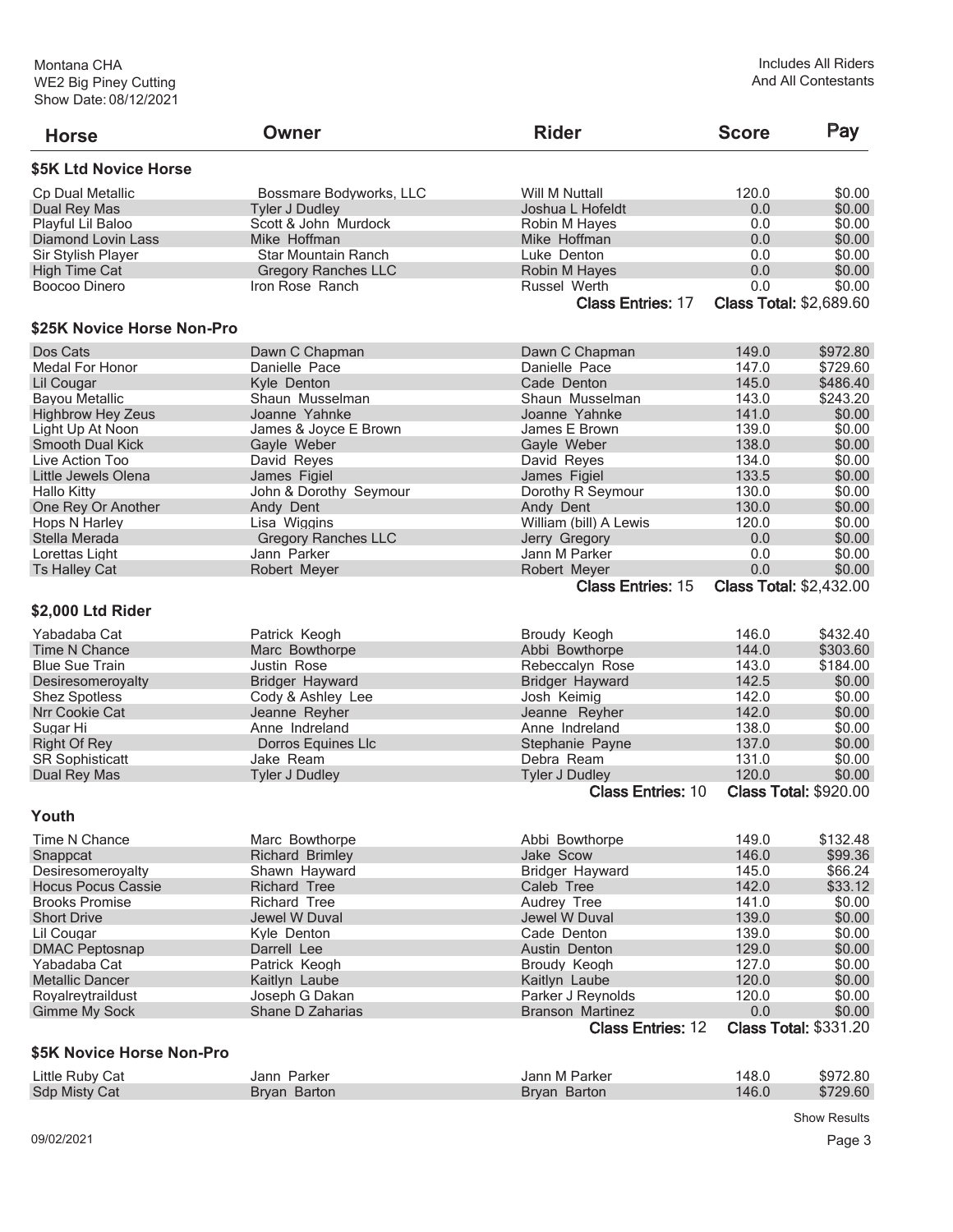| <b>Horse</b>                               | Owner                      | <b>Rider</b>                               | <b>Score</b>                          | Pay                         |
|--------------------------------------------|----------------------------|--------------------------------------------|---------------------------------------|-----------------------------|
| \$5K Novice Horse Non-Pro                  |                            |                                            |                                       |                             |
| Hops N Harley                              | Lisa Wiggins               | William (bill) A Lewis                     | 144.0                                 | \$364.80                    |
| Magic Rays                                 | Darrell Lee                | Darrell R Lee                              | 144.0                                 | \$364.80                    |
| Woodys Lil Rey                             | Carie James                | Carie James                                | 143.5                                 | \$0.00                      |
| Playful Lil Baloo                          | Scott & John Murdock       | John Wade Murdock                          | 142.0                                 | \$0.00                      |
| <b>Shorty Hughes</b>                       | Shaun Musselman            | Shaun Musselman                            | 141.5                                 | \$0.00                      |
| Moon Cat Cd                                | Cindy Garoutte             | Cindy Garoutte                             | 139.0                                 | \$0.00                      |
| <b>This Cats Stylin</b>                    | Katie Feris                | Katie Feris                                | 135.0                                 | \$0.00                      |
| Tom E Merada                               |                            | <b>Bruce Turnbull</b>                      | 131.0                                 | \$0.00                      |
|                                            | Thomas (Matt) Turnbull     | <b>Bruce Chambers</b>                      | 120.0                                 |                             |
| Katbekwik                                  | <b>Bruce Chambers</b>      |                                            |                                       | \$0.00                      |
| Secrets Cd                                 | Debra Winard               | Debra Winard                               | 120.0                                 | \$0.00                      |
| Shesa Ruby Cat                             | <b>Gregory Ranches LLC</b> | Jerry Gregory                              | 0.0                                   | \$0.00                      |
| <b>Hottish Cat</b>                         | Dawn C Chapman             | Dawn C Chapman                             | 0.0                                   | \$0.00                      |
| <b>Times Be Tuff</b>                       | David W Miller             | David W Miller<br><b>Class Entries: 15</b> | 0.0<br><b>Class Total: \$2,432.00</b> | \$0.00                      |
| <b>Senior World Open</b>                   |                            |                                            |                                       |                             |
| Miss Martini Boon                          | Coyote Rock Ranch Llc      | Tim E Smith                                | 145.0                                 | \$20.00                     |
| Paradox Cat                                | Shannon Lamb               | Tim E Smith                                | 0.0                                   | \$0.00                      |
|                                            |                            | <b>Class Entries: 2</b>                    |                                       | Class Total: \$20.00        |
| <b>Senior World Non-Pro</b>                |                            |                                            |                                       |                             |
| <b>Tricks On You</b>                       | <b>Richard Brimley</b>     | <b>Richard Brimley</b>                     | 140.0                                 | \$20.00                     |
| <b>His Reyflection</b>                     | David Burbidge             | David Burbidge                             | 120.0                                 | \$0.00                      |
|                                            |                            | <b>Class Entries: 2</b>                    |                                       | <b>Class Total: \$20.00</b> |
| <b>Senior World \$50K Ltd Amateur</b>      |                            |                                            |                                       |                             |
| <b>Hell Reyser</b>                         | Kelly Zelikovitz           | Kelly Zelikovitz                           | 142.0                                 | \$30.00                     |
| Rock N Rio                                 | Sandra J Brown             | Sandra J Brown                             | 140.0                                 | \$20.00                     |
| <b>Furst Base</b>                          | Randy Kinsey               | Randy Kinsey                               | 138.0                                 | \$0.00                      |
| Mr Quenique                                | Debra Winard               | Debra Winard                               | 130.0                                 | \$0.00                      |
| One Gone Cat                               | Rankin Enterprises         | Jerry Rankin                               | 120.0                                 | \$0.00                      |
|                                            |                            | <b>Class Entries: 5</b>                    |                                       | <b>Class Total: \$50.00</b> |
| Senior World \$35K Ltd Non-Pro             |                            |                                            |                                       |                             |
| Double Tuff                                | Susan Stoltz               | Susan Stoltz                               | 143.0                                 | \$24.00                     |
| Lenas Pretty Ichi                          | Jay Proost                 | Jay Proost                                 | 138.0                                 | \$16.00                     |
| Minks Lil Pepto                            | Rankin Enterprises         | Jerry Rankin                               | 120.0                                 | \$0.00                      |
| Royalreytraildust                          | Joseph G Dakan             | Joseph G Dakan                             | 120.0                                 | \$0.00                      |
|                                            |                            | <b>Class Entries: 4</b>                    |                                       | <b>Class Total: \$40.00</b> |
| <b>Senior World \$15K Ltd Amateur</b>      |                            |                                            |                                       |                             |
|                                            |                            |                                            |                                       |                             |
| Double Tuff                                | Susan Stoltz               | Susan Stoltz                               | 142.0                                 | \$20.00                     |
| Lenas Pretty Ichi                          | Jay Proost                 | Jay Proost                                 | 0.0                                   | \$0.00                      |
|                                            |                            | <b>Class Entries: 2</b>                    |                                       | Class Total: \$20.00        |
| <b>Senior World \$25K Ltd Novice Horse</b> |                            |                                            |                                       |                             |
| Hesa Money Maker                           | Shannon Lamb               | Tim E Smith                                | 152.0                                 | \$20.00                     |
| Metallizzie                                | Cows & Horses Etc          | Tim E Smith                                | 146.0                                 | \$0.00                      |
|                                            |                            | <b>Class Entries: 2</b>                    |                                       | <b>Class Total: \$20.00</b> |
| <b>Senior World \$5K Ltd Novice Horse</b>  |                            |                                            |                                       |                             |
| <b>Smoothest Ride</b>                      | David A Levisay            | Tim E Smith                                | 150.0                                 | \$10.00                     |
|                                            |                            | <b>Class Entries: 1</b>                    |                                       | <b>Class Total: \$10.00</b> |
| Senior World \$25K Novice Horse Non-Pro    |                            |                                            |                                       |                             |
| <b>Smooth Dual Kick</b>                    | Gayle Weber                | Gayle Weber                                | 138.0                                 | \$10.00                     |
|                                            |                            | <b>Class Entries: 1</b>                    |                                       | <b>Class Total: \$10.00</b> |
|                                            |                            |                                            |                                       |                             |